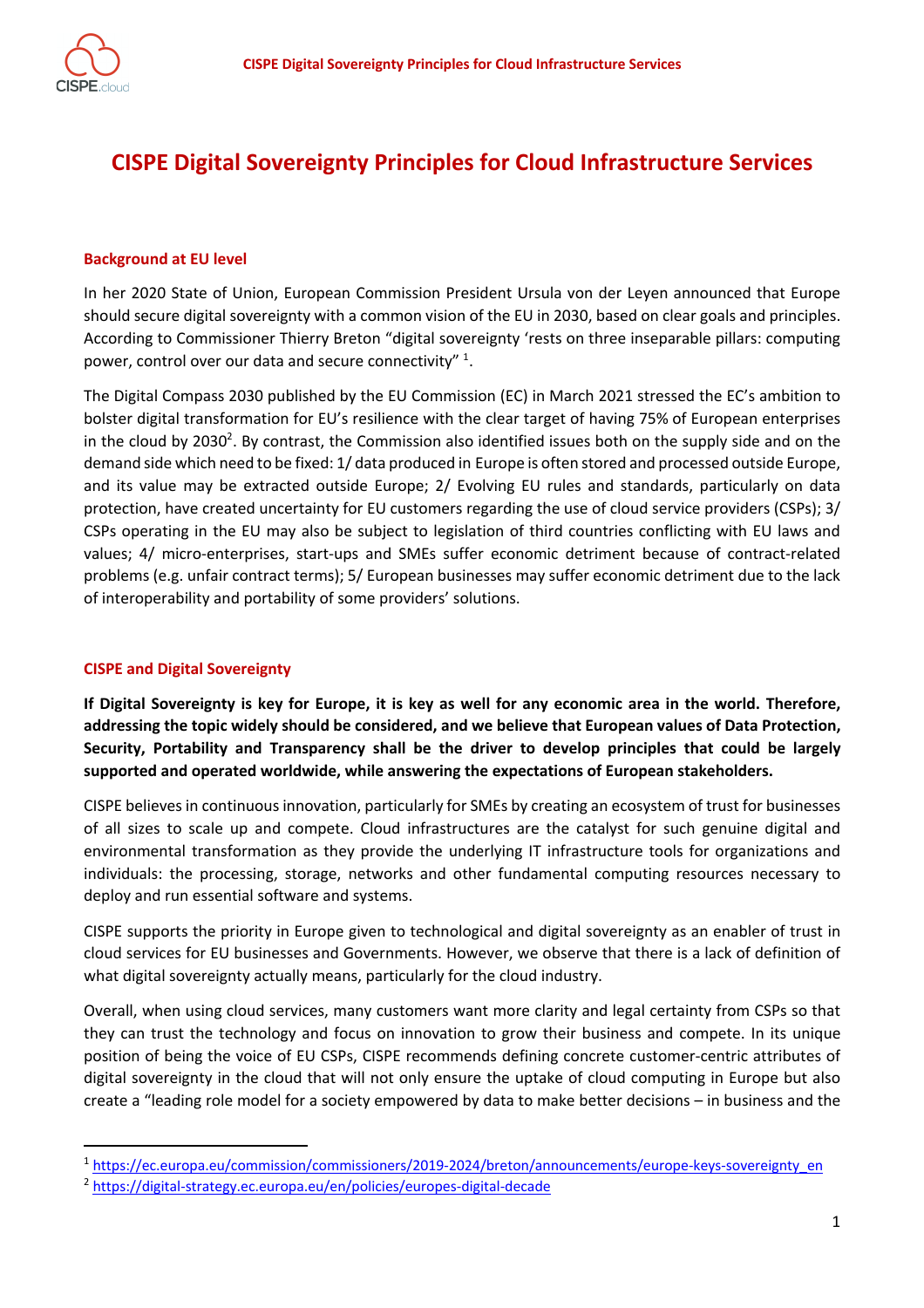public sector"3 , including outside of Europe. **CISPE has also been constantly supporting a greater harmonization of applicable rules in Europe, including cybersecurity attributes and other relevant** attributes **regarding Digital Sovereignty like data protection and portability of data.**

### **CISPE's suggested approach to digital sovereignty in the cloud**

To successfully achieve its digital transformation goal while maintaining sovereignty, the EU should support the right tools and mechanisms that ensure trust in cloud infrastructure services as well as the freedom of choice for cloud customers. In this context, CISPE has identified the four attributes of digital sovereignty in the cloud representing core EU values that customers should be able to control:

- Freedom of technological choice
- Control of data protection
- Control of security and resilience
- Control of legal protection and applicable jurisdictions

#### **1/ Freedom of technological choice**

**Principle**: Customers should be able to choose the best technology available in terms of functionality, security and availability to build services quickly and securely and deploy them where required in order to grow their business and compete. Customers should be free to choose at any time the CSPs, services, features and the deployment model that best fits their needs without being hindered by unfair license terms.

#### **Recommended measures**:

- a. CSP shall provide the necessary technical capabilities to support the customer portability activities
- b. CSP shall provide transparency about such capabilities, in compliance with the IaaS Switching and Porting (SWIPO IaaS) Code of Conduct or any other alternatives.
- c. CSP shall comply with the Ten Principles of Fair Software Licensing for Cloud Customers supported by a variety of customers and providers trade associations.

## **2/ Control of data protection**

**Principle**: Customers should be able to ensure that their CSPs fully comply with their obligations as a processor under EU privacy laws. Based on their choice, customers should be able to choose to store and processor their data in the EEA only or to use cloud services either to transfer their data outside of the European Economic Area (EEA) in accordance with the General Data Protection Regulation (GDPR), the EUCJ Schrems II ruling and Standard Contractual Clauses (Commission implementing decision (EU) 2021/914).

#### **Recommended measures:**

a. CSPs shall design its services to offer the possibility to store customer data in one or multiple locations, including the option to store and process their data exclusively in EEA.

<sup>3</sup> https://digital-strategy.ec.europa.eu/en/policies/strategy-data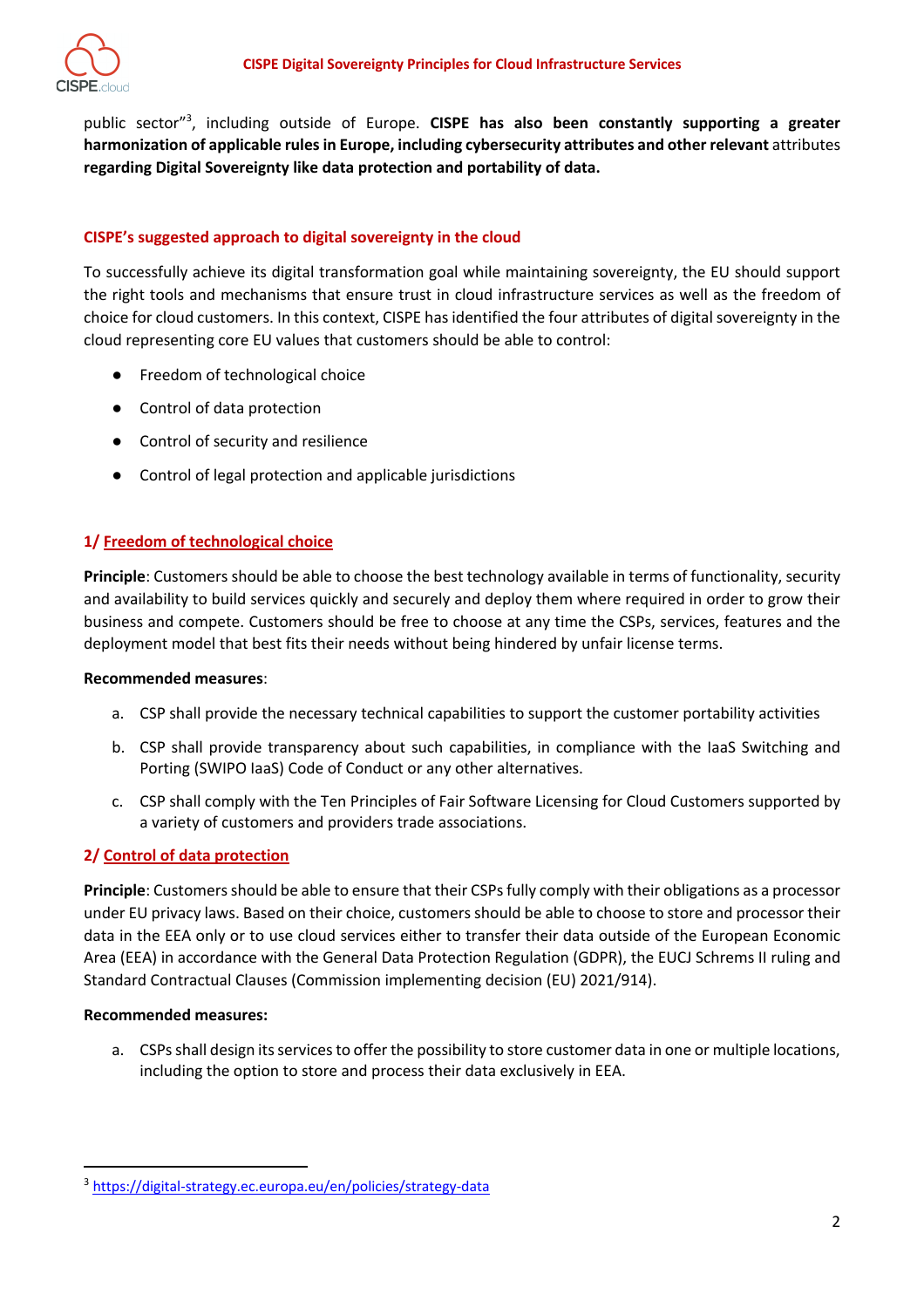

- b. CSPs shall have services certified against a compliance tool listed in GDPR and approved by data protection authorities and the European Data Protection Board (EDPB) to demonstrate compliance with their obligations as processors under GDPR (CISPE Data Protection Code of Conduct).
- c. CSPs as a processor, shall contractually commit to process the data according to customer's instructions and shall only process or use customer data to maintain or provide the service and will not use customer data for marketing or advertising purposes as processor, in compliance with the CISPE Data Protection Code of Conduct.

## **3/ Control of security and resilience**

**Principle**: Customers should be able to ensure CSPs can demonstrate compliance with state-of-the-art of cloud security with respect to the infrastructure, systems and networks under the control and responsibility of the CSPs.

### **Recommended measures:**

CSPs shall demonstrate compliance with EU Cloud Security Scheme's level "substantial" or higher, all verified by an independent third party.

## **4/ Control of legal protection and applicable jurisdictions**

**Principle**: Customers should be able to control that when using cloud services, their interests and intellectual property are protected under EU laws and shielded against law enforcement access requests that would be directed to their CSPs. In particular, under all levels of assurance provided by the ENISA European Cloud Certification Scheme (EUCS).

#### **Recommended measures:**

- a. The contract between customers and CSPs shall include that EU laws apply to the contract as required by applicable law and to any legal dispute between the parties. Also, the contract shall not include any transfer of customer data outside of the EEA without customer consent.
- b. CSPs shall provide the choice for all customer data to be stored and processed exclusively in EEA, with options for support located in the EEA.
- c. CSPs shall carry out a formal risk assessment related to applicable non-European extra-territorial regulations to its services, and if any, for specific services from certain CSP locations. This risk assessment shall be made available to customers and competent authorities and include the description of technical, organisational and legal measures in place to mitigate the risks and identify residual risks.
- d. The contract between customers and CSPs shall include commitments to challenge law enforcement requests to access customer data directly from CSPs.
- e. CSPs shall make publicly available, on a regular basis, transparent information about law enforcement requests received from law enforcement authorities including at least, the number of requests received, the country of origin of the requests and the number of responses provided by the CSP.
- f. In the context of public procurement, CSPs shall undertake reasonable efforts to comply with the conditions set out in the CISPE Buying Cloud Services in the Public Sector handbook.
- g. CSPs should put in place the contractual, operational and technical controls necessary to ensure adequate protections are enforced through their supply chain.